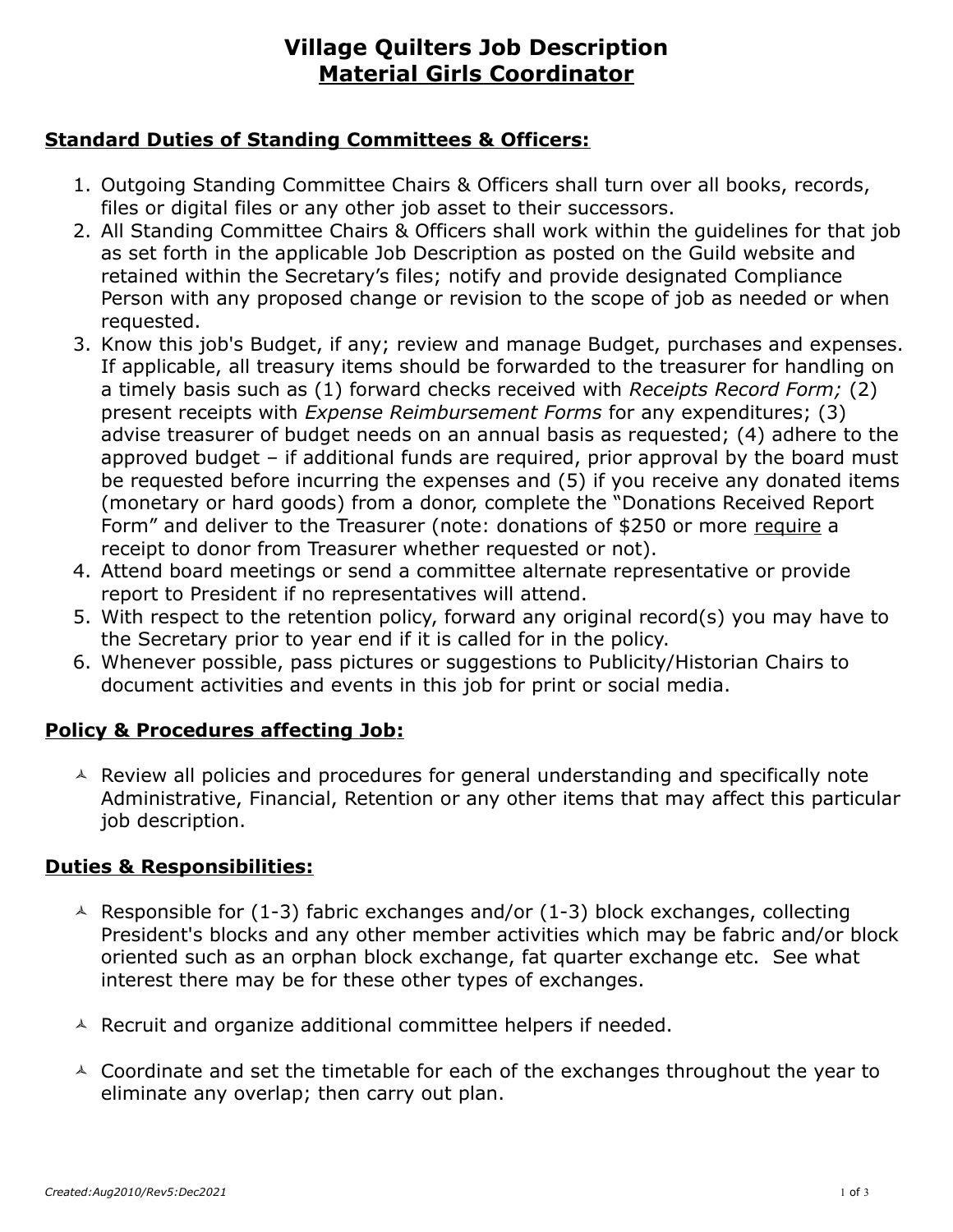# **Village Quilters Job Description Material Girls Coordinator**

#### **Fabric Exchanges:**

- $\triangle$  Choose a fabric theme for each fabric exchange, i.e. polka dots, flowers, blues, stripes, batiks, etc.
- $\triangle$  Choose a size and type for each fabric exchange, i.e. squares, strips or fat quarters of any particular size.
- $\triangle$  Take sign-ups no more than 2 months prior to the due date.
- $\triangle$  Close out the sign-ups and communicate to all participants the number of packets of the chosen size and type are needed. Set deadline month for return of packets.
- $\triangle$  Send an email reminder to the participants before the meeting when packets are due and/or forward pertinent information to the E-Bulletin Chair to include in that month's bulletin.
- $\triangle$  Upon return, consolidate, organize and distribute packets back to participants.
- $\triangle$  Insure all participants pick up their packets of exchanged fabrics.

#### **Block Exchanges:**

- $\triangle$  Choose a focal fabric and (optional) background fabric; purchase sufficient fabric to make the needed number of individual packets as budget allows.
- $\triangle$  Choose a block size and have each participant make any block of their choice or choose a block pattern that all participants will make. Mix it up for variety.
- $\triangle$  Make a sample block or two, if desired, so members can see the possibilities with the fabric or the actual pattern that was chosen.
- $\triangle$  Prep the fabrics and make up the needed number of packets of the fabric for interested members.
- $\triangle$  Set out the fabric packets for all interested members. Set a deadline month for return of the blocks. You may or may not have signups.
- $\overline{\phantom{a}}$  If you do have signups for the block exchange, then send an email reminder to the participant's before the meeting when blocks are due and/or send pertinent information to the E-Bulletin Chair to include in that month's bulletin.
- $\triangle$  On the due date, each person should write their name on slip of paper and add to the name bucket. If block is member's choice, blocks may be displayed for all to see if desired.